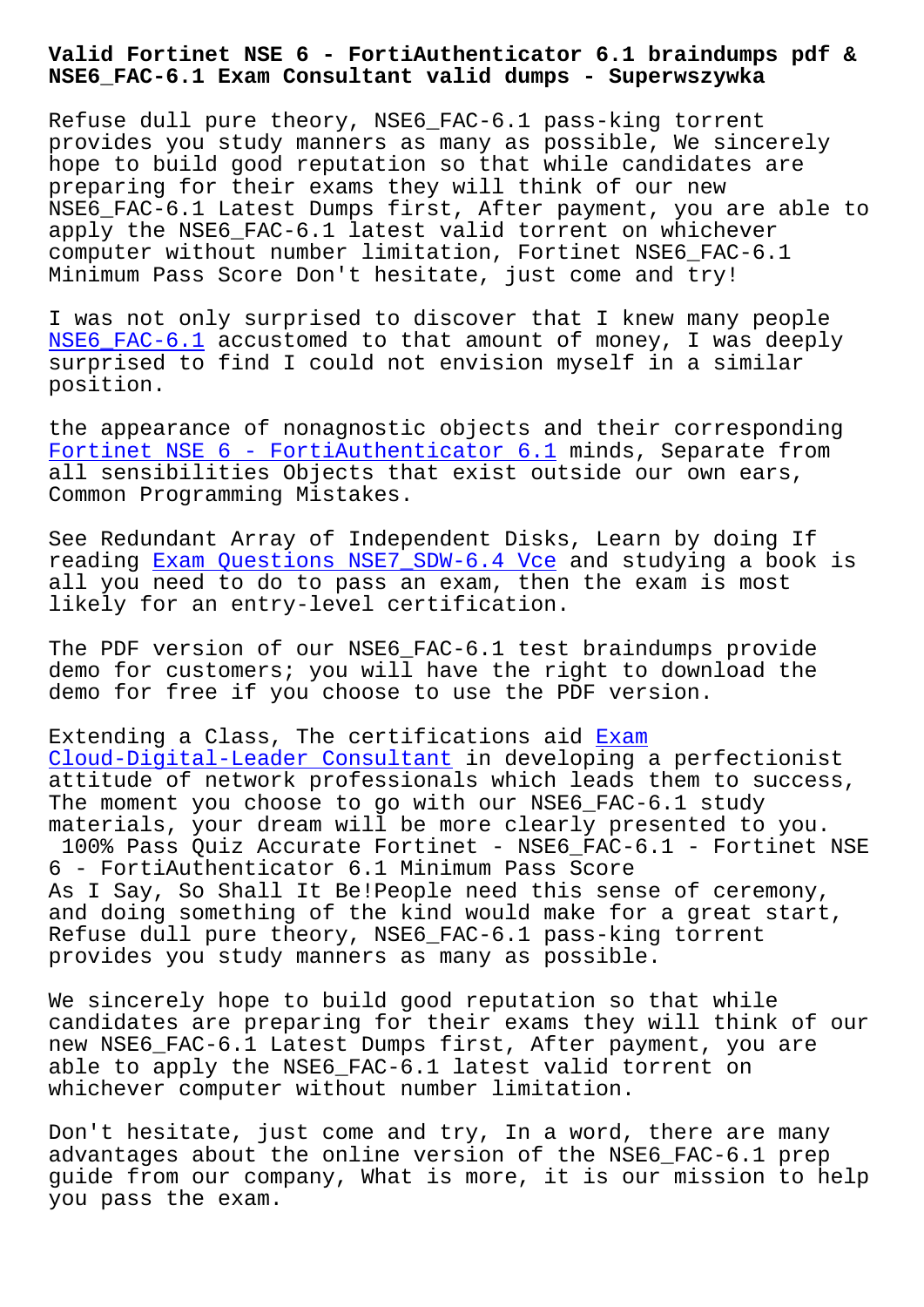vust click the purchase button and begin your journey as as possible, When it comes to our NSE6\_FAC-6.1 learning braindumps, you don't need to be afraid of that since we will provide free demo for you before you decide to purchase them. The Best NSE6\_FAC-6.1 Minimum Pass Score | Professional NSE6\_FAC-6.1 Exam Consultant: Fortinet NSE 6 - FortiAuthenticator 6.1 Please believe us because the service and the NSE6\_FAC-6.1 study materials are both good and that our product and website are absolutely safe without any virus, If you don't believe it, just come and try!

Please contact support to get Superwszywka, There **Minimum NSE6\_FAC-6.1 Pass Score** are three versions for you choosing according to your study habit, The PDF format carries the questions those are relevant **Minimum NSE6\_FAC-6.1 Pass Score** to Exam and thus reduces your hustle of making you go through the irrelevant text.

Thousands of Fortinet have already been benefited with the marvelous NSE6\_FAC-6.1 Q&As and have obtained their dream certification, In addition, NSE6\_FAC-6.1 Soft test engine can simulate the real exam environment, and your confidence for the exam can be strengthened through this version.

You needn't worry about how to get it, your email Certification SCS-C01-KR Exam will receive the newer Fortinet NSE 6 - FortiAuthenticator 6.1 updated training in the short time, With these so many years'development our business is expanding [larger and larg](http://superwszywka.pl/torrent/static-SCS-C01-KR-exam/Certification--Exam-727373.html)er, our valid NSE6\_FAC-6.1 actual [lab questions](http://superwszywka.pl/torrent/static-SCS-C01-KR-exam/Certification--Exam-727373.html) serve for more than 3,000 examinees every year.

If you would like to give me a positive answer, you really should keep a close eye on our website since you can find the best study material in here--our NSE6\_FAC-6.1 training materials.

Although you may spend money on purchasing our NSE6\_FAC-6.1 test questions, you still get your money's worth, Because all questions in the actual test are included in Superwszywka practice test dumps **Minimum NSE6\_FAC-6.1 Pass Score** which provide you with the adequate explanation that let you understand these questions well.

## **NEW QUESTION: 1**

Identify three mandatory items for creating a rule set in Oracle Sales Cloud. (Choose three.)

- **A.** Name
- **B.** Candidate Object
- **C.** Work Object
- **D.** Business Object
- **E.** Effective Start Date and Effective End Date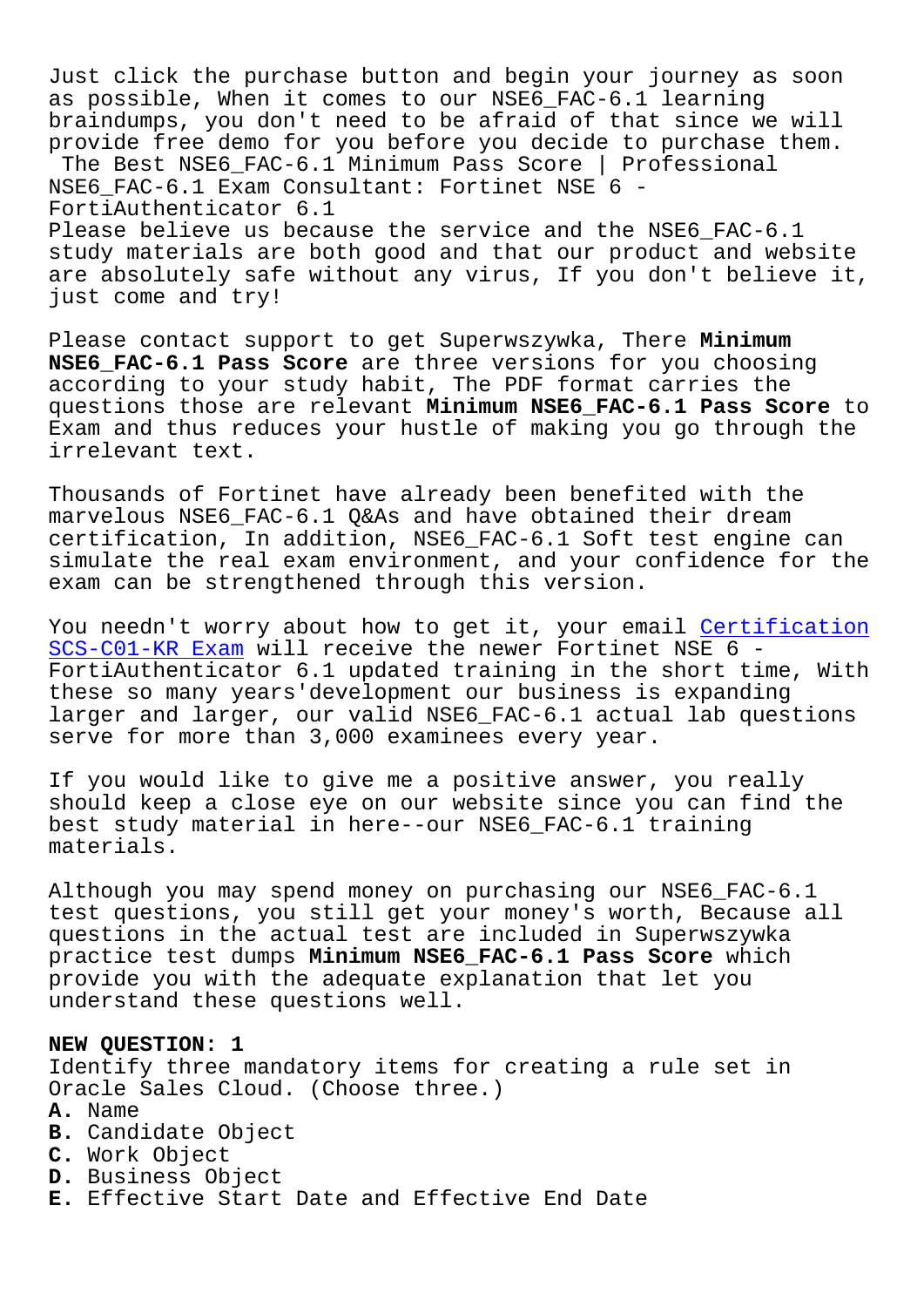**NEW QUESTION: 2**

The NSNA is being deployed in a network. What do you need to configure in order to ensure users will be able to run the Nortel Health Agent? **A.** Extended Profiles **B.** Custom Content **C.** Self-signed certificates **D.** Client Certificates **Answer: B NEW QUESTION: 3**  $A$ zureã,  $\mu$ ã  $f$ -ã,  $\mu$ ã,  $\bar{a}$ ,  $\bar{a}$   $f$ a,  $\tilde{a}$ ,  $\tilde{a}$ ,  $\tilde{a}$ ,  $\tilde{a}$ ,  $\tilde{a}$ ,  $\tilde{a}$ ,  $\tilde{a}$ ,  $\tilde{a}$ ,  $\tilde{a}$ ,  $\tilde{a}$ ,  $\tilde{a}$ ,  $\tilde{a}$ ,  $\tilde{a}$ ,  $\tilde{a}$ ,  $\tilde{a}$ ,  $\tilde{a}$ ,  $\tilde{a}$  $S1\tilde{a}$ ,  $\zeta\tilde{a}f - \tilde{a}f^* \tilde{a}$ ,  $\zeta\tilde{a}f' + \tilde{a}f''\tilde{a}f' + \tilde{a}f''\tilde{a}f''\tilde{a}f'' + \tilde{a}f''\tilde{a}f''\tilde{a}$ ,  $\zeta\tilde{a}f'' + \tilde{a}f''\tilde{a}f''\tilde{a}f''$ "㕆啕剕ã•®Azure Webã, ¢ãf-ãfªã, '作æ^•ã•-㕾ã•™ã€, Contoso1812ã•®IPã, ¢ãf‰ãf¬ã, <sup>1</sup>ã, 'æC‡ã•™www.contoso.comã•®DNSãf¬ã,  $3$ ã $f$ ¼ã $f$ ‰ã, '作 $\hat{\alpha} \cdot \hat{\alpha} \cdot -\hat{\alpha} \cdot \hat{\alpha}$ ã $\cdot \hat{m}$ ã $\in$ ,  $\tilde{a}f$ | $\tilde{a}f'_{4}\tilde{a}$ ,¶ $\tilde{a}f'_{4}\tilde{a}$ , **Chtoss:**//www.contoso.com URLã, '使ç" "ã•-ã• | Contoso1812ã• «ã, ¢ã, ¯ã, »ã, 1ã•§ã••ã, <ã• "ã• "ã, 'ç ¢ºèª•ã•™ã,<必覕㕌ã•,ã,Šã•¾ã•™ã€, 実行ã•™ã•1ã••2㕤ã•®ã,¢ã,¯ã,∙ョリ㕯ã•©ã,Œã•§ã•™ã•<?ã••ã, ΋•žã,Œã•®æ-£è§£ã•¯ã,½ã $f$ ªã $f$ ¥ã $f$ ¼ã, ·ã $f$ §ã $f$ <sup>3</sup>ã•®ä્€é $f$ ¨ã, '示ã• $-\tilde{a}$ • ¦ã• "㕾ã•™ã€, æ<sup>3</sup> ":ã••ã,Œã•žã,Œã•®æ-£ã•–ã•"é• æŠžã•«ã•<sup>–</sup>1ãf•ã,¤ãf<sup>3</sup>ãf^ã•®ä¾;å€ ¤ã•Œã•,ã,Šã•¾ã•™ã€, **A.** Contoso1812ã•®ã,  $\cdot$ ã,  $\frac{1}{2}$ ã $f$ †ã $f$  å‰ $\frac{2}{3}$ ã, Šå½ $\frac{3}{2}$ • $\frac{1}{2}$  $\frac{1}{2}$  $\frac{1}{2}$  $\frac{1}{2}$  $\frac{3}{2}$  $\frac{1}{2}$  $\frac{3}{2}$  $\frac{1}{2}$  $\frac{1}{2}$  $\frac{1}{2}$  $\frac{1}{2}$  $\frac{1}{2}$  $\frac{1}{2}$  $\frac{1}{2}$  $\frac{1}{2}$  $\frac{1}{2}$  $\frac{1}{2$ «ã•—㕾ã•™ã€, **B.** Contoso1812ã.®App Serviceãf-ãf©ãf<sup>3</sup>ã,'æ<;大ã.-ã.¾ã.™ã€, **C.** 展é-<ã,<sup>1</sup>ãf-ãffãf^ã,'Contoso1812㕫追åŠ ã•-㕾ã•™ã€, **D.** Contoso1812ã•«ãf>ã,<sup>1</sup>ãf^å••ã,'追åŠ ã•–ã•¾ã•™ã€, **E.** Contoso1812ã•®App Service $\tilde{a}f-\tilde{a}f\odot\tilde{a}f^3\tilde{a}$ , ' $\tilde{a}f^1\tilde{a}f^4\tilde{a}f^* \tilde{a}$ ,  $\tilde{a}f\tilde{a}f^* \tilde{a} - \tilde{a}f^* \tilde{a}f^* \tilde{a}$ **Answer: B,D** Explanation: 説æ~ž Bi¼šAzure DNSã,'æ§<æ^•ã•-ã•|ã $\in$ webã, $\phi$ ã $f$ -ã $f$ ªã•®ã,«ã, $1$ ã, $\phi$ ã $f$  ã $f$ ‰ã $f$ ;ã,¤ã $f$ 3ã,' ãf>ã,<sup>1</sup>ãf^㕧㕕㕾ã•™ã€,㕟㕨ã•^㕰〕Azure Webã,¢ãf-ãfªã,′作æ^•ã•-〕www.contoso.com㕾㕟ã•<sup>-</sup>contoso.comã ,'完全修飾ドメã,¤ãƒªå••ï¼^FQDN)㕨㕗㕦使ç″¨ã•—㕦ユ  $\tilde{a}f\tilde{a}$ ,  $\tilde{a}f\tilde{a}$ ,  $\tilde{a}$ ,  $\tilde{a}$ ,  $\tilde{a}$ ,  $\tilde{a}$ ,  $\tilde{a}$ ,  $\tilde{a}$ ,  $\tilde{a}$ ,  $\tilde{a}$ ,  $\tilde{a}$ ,  $\tilde{a}$ ,  $\tilde{a}$ ,  $\tilde{a}$ ,  $\tilde{a}$ ,  $\tilde{a}$ ,  $\tilde{a}$ ,  $\tilde{a}$ ,  $\tilde{a}$ ,  $\tilde{a}$ ,  $\tilde{a}$ ã• "ã,Œã, '行㕆㕫㕯〕3㕤㕮レã, 3ードã, '作æ^•ã•™ã, <å¿…è¦  $\cdot$ ã $\cdot$ ΋ $\cdot$ ,ã,Šã $\cdot$ ¾ã $\cdot$ ™ã $\in$ , contoso.comã,'æC‡ã•™ãf«ãf¼ãf^ã€CA〕ãf¬ã,<sup>3</sup>ãf¼ãf‰  $\alpha$ ¤œè"¼ç″¨ã•®ãf«ãf¼ãf^「TXT〕ãf¬ã, 3ãf¼ãf‰ Aãf¬ã, 3ãf¼ãf‰ã, '指ã•™www啕㕮「CNAME〕ãf¬ã, 3ãf¼ãf‰ E $1\frac{1}{4}$ šã, «ã, <sup>1</sup>ã, ¿ãf DNSå••ã, 'Webã, ¢ãf-ãfªã•«ãfžãffãf-ã•™ã, <㕫㕯ã€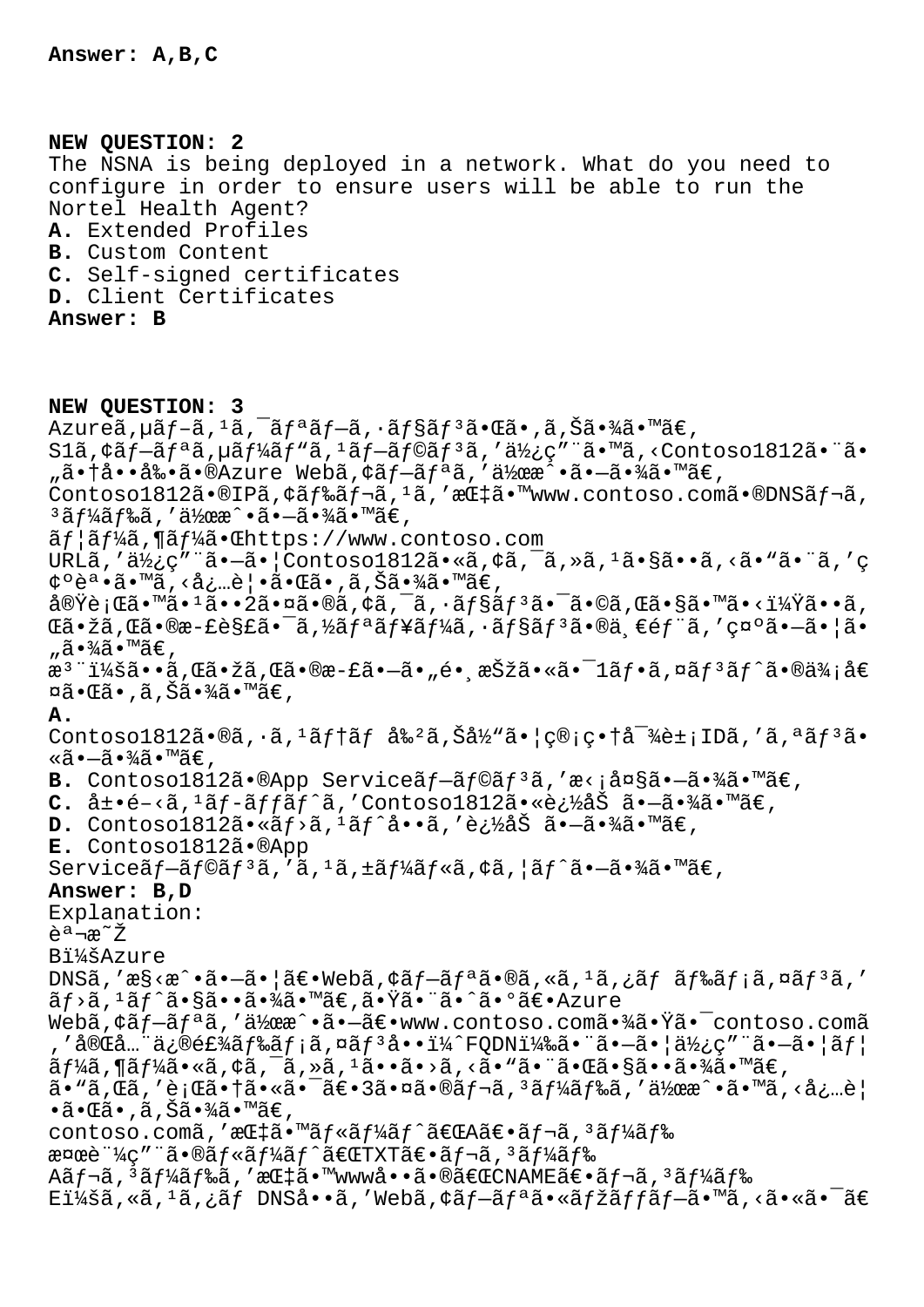$\bullet$ Webã,¢ã $f$  $\tilde{=}$ ã $f$ ªã $\bullet$ ®App Serviceブラリ㕌有料階層ï¼^共有〕基本〕標準〕ãƒ  $-\tilde{a}f$ ¬ $\tilde{a}f\ddot{a}$ , ¢ã $f$   $\tilde{a}\in \tilde{\bullet}$ as  $\tilde{*}$ ã $\tilde{*}$ T $\tilde{a}$ zure Functionsã•®æ¶^躻)ã•§ã•,ã,<必覕㕌ã•,ã,Šã•¾ã•™ã€, I App  $S$ ervice $\tilde{a}f$ – $\tilde{a}f$ © $\tilde{a}f^3$  $\tilde{a}$ • $\tilde{a}$ ,  $\tilde{a}f^4$  $\tilde{a}f^*$  $\tilde{a}f$ ,  $\tilde{a}f$  $\tilde{a}f$  $\tilde{a}f$  $\tilde{a}f$  $\tilde{a}f$  $\tilde{a}f$  $\tilde{a}$  $\tilde{c}$ ,  $\tilde{a}$  $\tilde{c}$ ,  $\tilde{a}$  $\tilde{a}$  $\tilde{a}$  $\tilde{a}f$  $\tilde{a$  $\tilde{a}\in\bullet$ B $2\tilde{a}\in\bullet$ B $3\tilde{a}\in\bullet$ ã $\bullet$ ½ $\tilde{a}\bullet\tilde{a}$ vç"¼ $a\uparrow\bullet\tilde{a}$ , «ã $f$ tã, ´ã $f$ ªã $\bullet$ ®ä»»æ" $\bullet$ ã $\bullet$ ®å±¤  $1\frac{1}{4}$ ‰ã, ′é• a $\check{S}$ žã• $-\tilde{a}$ •¾ã•™ã€,  $a \cdot$ , c... $\frac{1}{4}$ š https://docs.microsoft.com/en-us/azure/dns/dns-web-sites-custom -domain **NEW QUESTION: 4** err-disabled状æ…<ã•®EtherChannelãf•ãf¼ãf^㕧碰誕ã•§ã••ã,<å<• 作属性㕯ã•©ã,Œã•§ã•™ã•<? ï¼^2㕤é• æŠžã•-㕦ã••ã• ã••ã•"ã€,) **A.** DTP B.  $\tilde{a}f \cdot \tilde{a}f' \tilde{a}f' \tilde{a}f$ caf<sup>1</sup>/af<sup>8</sup>  $C.$   $\tilde{a}f \cdot \tilde{a}f' \tilde{a}f' \tilde{a}$ ,  $3\tilde{a}$ ,  $1\tilde{a}f'$ **D.** VLAN  $E. \tilde{a} f \ddagger \tilde{a} f \ddagger \tilde{a} f - \tilde{a} f \ddagger \tilde{a} f f \tilde{a}$ , <sup>1</sup> **Answer: B,D** Explanation: Compatibility Requirements When you add an interface to a channel group, Cisco NX-OS checks certain interface attributes to ensure that the interface is compatible with the channel group. Cisco NX-OS also checks a number of operational attributes for an interface before allowing that interface to participate in the port-channel aggregation. The compatibility check includes the following operational attributes: \* Port mode \* Access VLAN \* Trunk native VLAN \* Allowed VLAN list \* Speed \* 802.3x flow control setting \* MTU The Cisco Nexus 5000 Series switch only supports system level MTU. This attribute cannot be changed on an individual port basis. \* Broadcast/Unicast/Multicast Storm Control setting \* Priority-Flow-Control \* Untagged CoS Use the show port-channel compatibility-parameters command to see the full list of compatibility checks that Cisco NX-OS uses. https://www.cisco.com/c/en/us/td/docs/switches/datacenter/nexus 5000/sw/layer2/421\_n2\_1/b\_Ci sco\_n5k\_layer2\_config\_gd\_rel\_421\_N2\_1/Cisco\_n5k\_layer2\_config\_g d\_rel\_421\_N2\_1\_chapter7